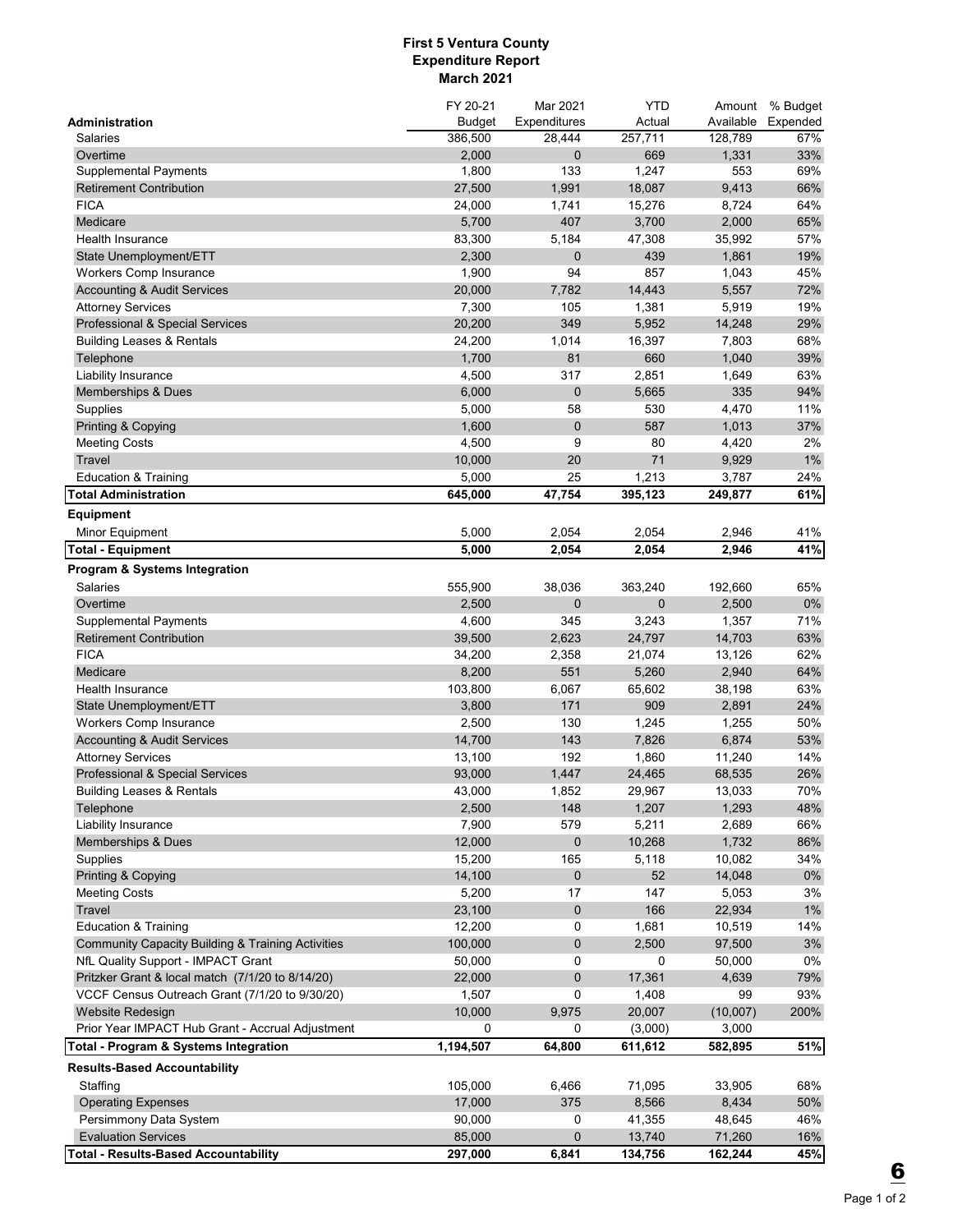## **First 5 Ventura County Expenditure Report March 2021**

|                                                                 |             |                    |                        |                        |                      |                     | Srvs        |
|-----------------------------------------------------------------|-------------|--------------------|------------------------|------------------------|----------------------|---------------------|-------------|
| <b>Countywide Linkage to Resources &amp; Early</b>              | Pymnt       | FY 20-21           | Mar 2021               | <b>YTD</b>             | Amount               | % Budget Billed/Adv |             |
| <b>Intervention and Challenge Grants</b><br>F5VC - Help Me Grow | Method      | Budget<br>285,000  | Expenditures<br>11,705 | Actual<br>90,396       | Available<br>194,604 | Expended<br>32%     | Thru<br>Mar |
|                                                                 | Q           | 80,000             | $\overline{0}$         | 40,000                 | 40,000               | 50%                 | Dec         |
| Interface - 2-1-1 Ventura County                                |             |                    |                        |                        |                      |                     |             |
| Allocated to initiative, not yet contracted (Challenge          |             |                    |                        |                        |                      |                     |             |
| Grants)<br>Total - CW Linkage to Resources & Early Intervention |             | 400,000<br>765,000 | 0<br>11,705            | $\mathbf 0$<br>130,396 | 400,000<br>634,604   | 0%<br>17%           |             |
|                                                                 |             |                    |                        |                        |                      |                     |             |
| <b>Countywide Preschool Efforts</b>                             |             |                    |                        |                        |                      |                     |             |
| Catalyst Kids - Preschool Spaces                                | Q           | 250,047            | 0                      | 2,315                  | 247,732              | 1%                  | Dec         |
| Fillmore USD - Preschool Spaces                                 | Q           | 50,009             | 0                      | 1,019                  | 48,990               | 2%                  | Dec         |
| Oak Park SD - Preschool Spaces                                  | Q           | 16,670             | 0                      | 2,593                  | 14,077               | 16%                 | Dec         |
| Ocean View SD - Preschool Spaces                                | Q           | 133,358            | $\mathbf{0}$           | 20,312                 | 113,046              | 15%                 | Dec         |
| University Preparation Charter School (CSU CI) -                |             |                    |                        |                        |                      |                     | Dec         |
| Preschool Spaces                                                | Q           | 27,011             | 0                      | 10,805                 | 16,207               | 40%                 |             |
| Ventura USD - Preschool Spaces                                  | $\mathsf Q$ | 133,358            | 0                      | 31,981                 | 101,377              | 24%                 | Dec         |
| <b>CDR</b> - Preschool Scholarships                             | Q           | 409,900            | 0                      | 67,880                 | 342,020              | 17%                 | Dec         |
| Allocated to initiative, not yet contracted                     |             | 419,647            | $\overline{0}$         | $\Omega$               | 419,647              | $0\%$               |             |
| <b>Total - Countywide Preschool Efforts</b>                     |             | 1,440,000          | 0                      | 136,905                | 1,303,095            | 10%                 |             |
| <b>Neighborhoods for Learning</b>                               |             |                    |                        |                        |                      |                     |             |
| Interface - Neighborhoods for Learning                          | ADV         | 2,900,000          | 588,379                | 1,555,048              | 1,344,952            | 54%                 | Mar         |
| F5VC - Transition of Neighborhoods for Learning                 |             |                    |                        |                        |                      |                     |             |
| (Feb - Jun 2021)                                                |             | 450,000            | 4,439                  | 4,439                  | 445,561              | 1%                  | Mar         |
| <b>Total - Neighborhoods for Learning</b>                       |             | 3,350,000          | 592,818                | 1,559,487              | 1,790,513            | 47%                 |             |
|                                                                 |             |                    |                        |                        |                      |                     |             |
| <b>Community Investment Loan Fund (CILF)</b>                    |             |                    |                        |                        |                      |                     |             |
| EDC- CILF - Implementation                                      | Q           | 31,779             | 0                      | 11,680                 | 20,099               | 37%                 | Dec         |
| <b>Total Community Investment Loan Fund</b>                     |             | 31,779             | $\mathbf{0}$           | 11,680                 | 20,099               | 37%                 |             |
| <b>REPORT TOTALS</b>                                            |             | 7,728,286          | 725,972                | 2,982,013              | 4,746,273            | 39%                 |             |
|                                                                 |             |                    |                        |                        |                      |                     |             |
|                                                                 |             |                    |                        |                        |                      |                     |             |
|                                                                 |             |                    | Mar 2021               |                        |                      |                     |             |
|                                                                 |             | FY 20-21           | Disburse-              | <b>YTD Disburse</b>    | Amount               | % Loans             |             |
|                                                                 |             | <b>Budget</b>      | ments                  | ments                  | Available            | <b>Disbursed</b>    |             |
|                                                                 |             | 500,000            | 0                      | 0                      | 500,000              | 0%                  |             |
| EDC-VC - Loan Disbursements (Receivable)                        |             |                    |                        |                        |                      |                     |             |
| <b>TOTAL BUDGET</b>                                             |             | 8,228,286          |                        |                        |                      |                     |             |
|                                                                 |             |                    |                        |                        |                      |                     |             |

<span id="page-1-3"></span><span id="page-1-2"></span><span id="page-1-1"></span><span id="page-1-0"></span>Payment Method: Q=Quarterly, M=Monthly, ADV= Monthly Advance, F=Fixed Asset, D=Deliverables, I=Internal Program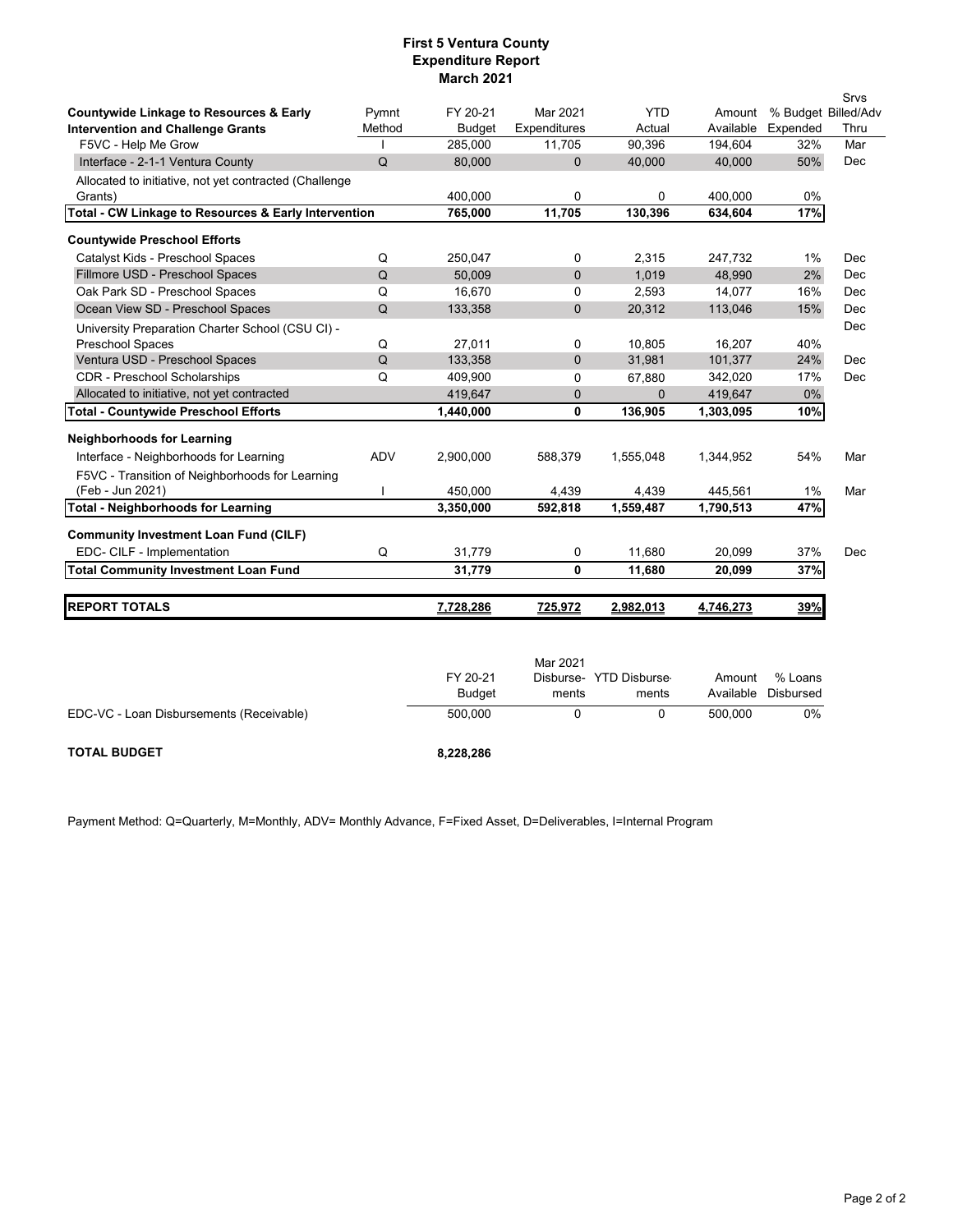## **First 5 Ventura County Balance Sheet As of 3/31/2021**

| <b>ASSETS</b>                                                          |                  |
|------------------------------------------------------------------------|------------------|
| <b>Operating Fund</b>                                                  | \$<br>14,727,620 |
| <b>Community Investment Fund Account</b>                               | 674,080          |
| <b>Fair Market Value</b>                                               | 50,970           |
| <b>Accounts Receivable</b>                                             | 400              |
| Loan Receivable                                                        | 598,486          |
| Interest Receivable                                                    | 5,750            |
| Prepaids                                                               | 3,858            |
| <b>Total Assets</b>                                                    | \$<br>16,061,165 |
| LIABILITIES, DEFERRED INFLOWS OF RESOURCES,<br><b>AND FUND BALANCE</b> |                  |
| Liabilities:                                                           |                  |
| <b>Accounts Payable</b>                                                | \$<br>9,553      |
| <b>Accrued Liabilities</b>                                             | 1,859            |
| Deferred Revenue                                                       | 720              |
| <b>Other Liabilities</b>                                               | 3,483            |
| <b>Total Liabilities</b>                                               | 15,615           |
| <b>Deferred Inflows of Resources:</b>                                  |                  |
| Unavailable revenue                                                    |                  |
| <b>Fund Balance:</b>                                                   |                  |
| Fund Balance, beginning                                                | 13,843,973       |
| Excess (deficiency) of Revenues over Expenditures                      | 2,201,577        |
| <b>Total Fund Balance</b>                                              | 16,045,550       |
| <b>Total Liabilities, Deferred Inflows of Resources,</b>               |                  |
| and Fund Balance                                                       | \$<br>16,061,165 |